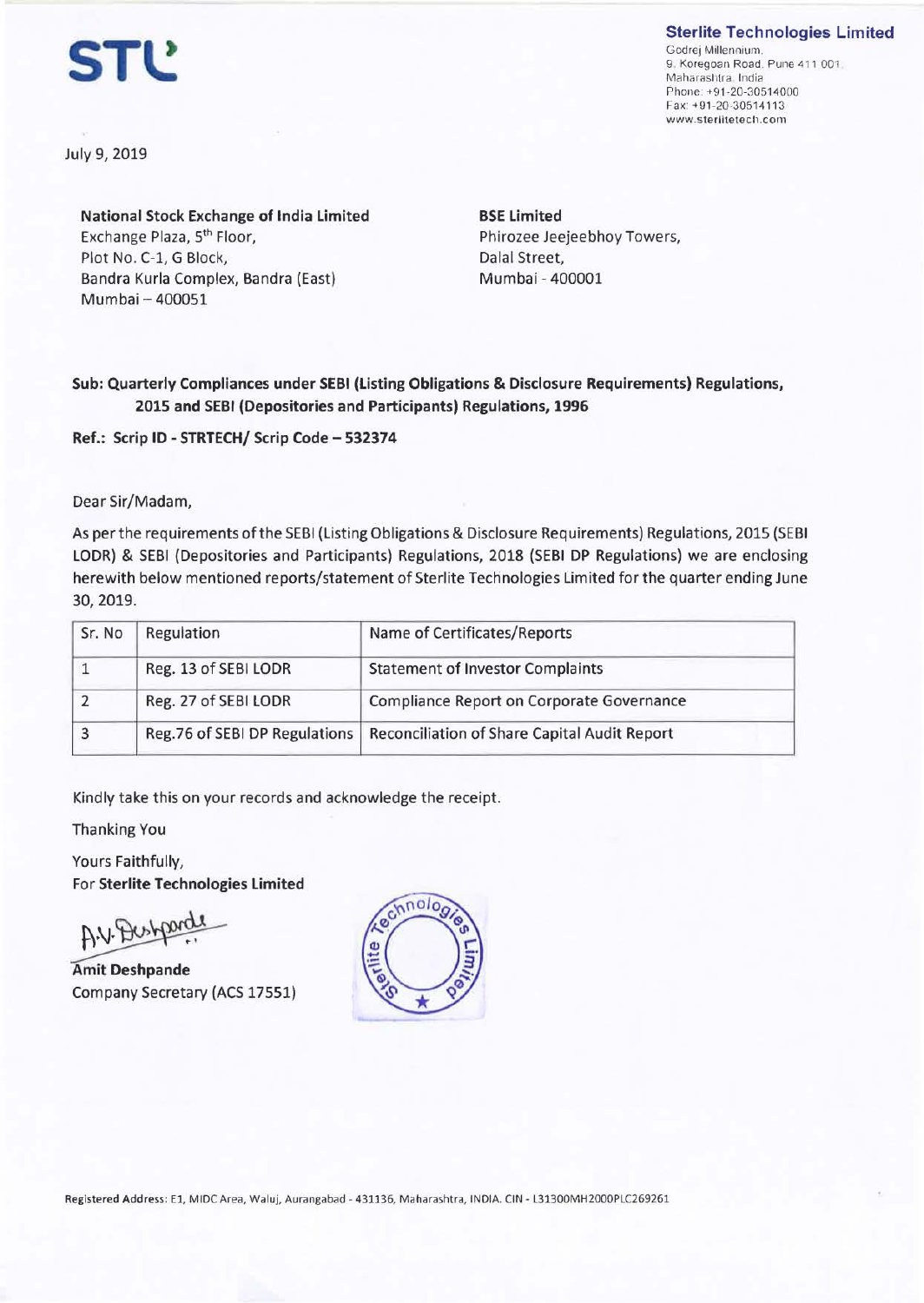Us **S ANAND SS RAO**  M.Com., LL.B., F.C.S

COMPANY SECRETARY IN PRACTICE

Flat No.511, Kanchanjunga Aditya Enclave, Ameerpet, Hyderabad - 500038.

Mobile 092461 53677 Tele : 040 23738398 Fax 040 23738398 E-mail Website

ana:ndssrao@gmail.com

www.anandssrao.com

## RECONCILIATION OF SHARE CAPITAL AUDIT REPORT FOR THE OU ARTER ENDED 30 06 2019.

- 1. Report for quarter ended
- 2. ISIN
- 3. Face Value
- 4. Name of the Company
- 5. Registered Office Address
- 6. Correspondence Address
- 7. Telephone and Fax Nos.
- 8 Email Address
- 9. Name of the Stock Exchange where the company's Securities are listed:

30 06 2019 INE089C01029 Rs.2/- each M/s. STERLITE TECHNOLOGIES LIMITED

E 1, MIDC Industrial Area, Waluj, Aurangabad, Maharashtra 431136 INDIA

4th Floor, Godrej Millennium, 9, Koregaon Road, Pune - 411001, Maharashtra, INDIA

Ph. No: 020 30514000 Fax No.020-30514113

amit.dcshpande@sterlite.com 1. BSE Limited, Mumbai 2. The National Stock Exchange of

|  | India Ltd. |
|--|------------|
|  |            |

| 10. |  | <b>Issued Capital Equity</b> |  |
|-----|--|------------------------------|--|
|-----|--|------------------------------|--|

- 11. Listed Capital (Exchange Wise) -All SEs:(as per company records)
- 12. Held in dematerialised form in **CDSL**
- 13. Held in dematerialised form in NSDL
- 14. Physical
- 15. Total No. of Shares (12+13+14)
- 16. Reasons for differences if any INA  $,$  between (10&11), (10&15), (11&15)

| Number of Shares | % of Total Issued<br>Capital |
|------------------|------------------------------|
| 402600102        | 100.00                       |
| 402600102        | 100.00                       |
| 39206734         | 9.74                         |
| 360183344        | 89.46                        |
| 3210024          | 0.80                         |
| 402600102        | 100.00                       |

8ms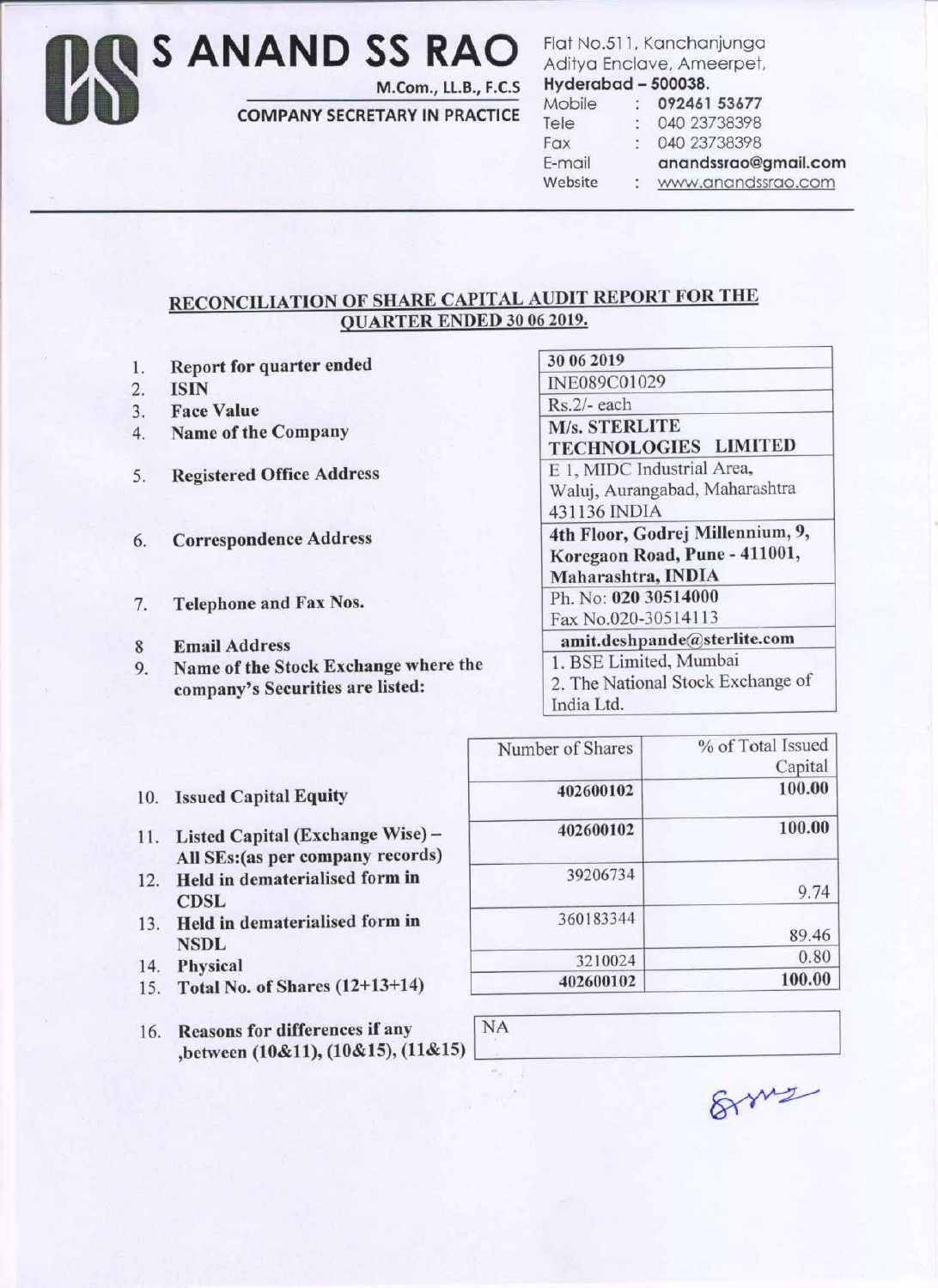| Particulars                                               | No. of<br><b>Shares</b> | Applied<br>/Not<br>Applied<br>for<br>listing | Listed on Stock<br><b>Exchange</b> (Specify<br>name)                                  | Wheth<br>er<br>intima<br>ted to<br>CDSL | Whethe<br>intimat<br>ed to<br><b>NSDL</b> | In-principle<br>approval<br>Pending for<br>Stock<br>Exchange(s)<br>(Specify)<br>Names) |
|-----------------------------------------------------------|-------------------------|----------------------------------------------|---------------------------------------------------------------------------------------|-----------------------------------------|-------------------------------------------|----------------------------------------------------------------------------------------|
| <b>ESOP</b> allotment<br>was made on<br>$24th$ April 2019 | 58379                   | Applied<br>and<br>Listed                     | Listed on BSE<br>wef $6^{th}$ May 2019<br>&<br>Listed on NSE<br>wef $6^{th}$ May 2019 | Yes                                     | Yes                                       | <b>NA</b>                                                                              |
| <b>TOTAL</b>                                              | 58379                   |                                              |                                                                                       |                                         |                                           |                                                                                        |

17. Certifying the details of changes in share capital during the quarter under  $\cos$ ideration as per Table below:

18 Register of Members is updated (Yes /No) YES

If not, updated upto which date

19. Reference of previous quarter with regard to excess dematerialized shares, if any NIL-

20. Has the Company resolved the matter mentioned in Point No.19 above, in the current quarter? If not reason why? -NA-

21. Mention the total no. of requests, if any, confirmed after 21 days and the total no. of requests pending beyond 21 days with the reasons for delay.

| Total No. of demat requests      | No. of<br>requests | No. of<br>shares | Reasons for delay |  |
|----------------------------------|--------------------|------------------|-------------------|--|
| Confirmed after 21 days          | $-NIL-$            | $-NIL-$          | $-NIL-$           |  |
| Pending for more than 21<br>days | $-NIL-$            | $-NIL-$          | $-NIL-$           |  |

Branch